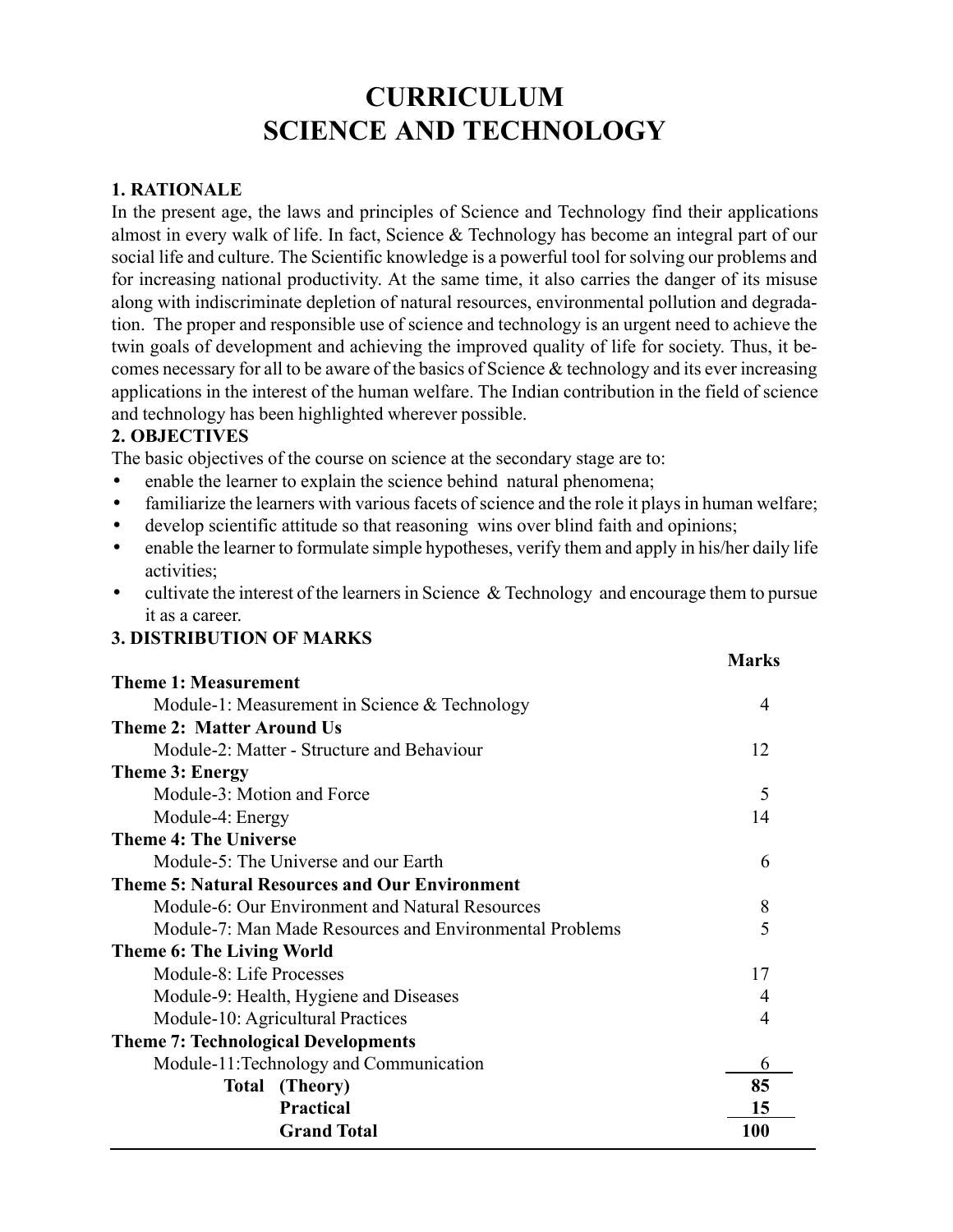## 4. COURSE DESCRIPTION

The course has been divided into various themes on which different modules have been developed. A total of 11 modules have been created, the details of which is given below. The basic approach of developing the course content given in the various modules is such that besides explaining the fundamental principles and laws of science, their application for human welfare highlighting the Indian contribution to science and technology, has been integrated in the text wherever possible.

## THEME : MEASUREMENT

## MODULE 1: MEASUREMENT IN SCIENCE AND TECHNOLOGY

Marks: 04 Suggested study time: 06hr

## Approach

As measurement is one of the important activities of day to day life, the beginning of this module aims at highlighting the methods of measuring physical quantities and the need of accurate measurement in science and technology.

## 1.1 Measurement in Science and Technology

Historical background of measurement; Need of accurate measurement;

Units of measurement- basic SI units, derived units, multiples and submultiples;

Measurement of Length- meter scale, least count; Measurement of area ( regular and irregular plane surfaces) and volume (both regular and irregular bodies);

Measurement of Mass- physical balance;

Measurement of Time: simple pendulum as a tool of measuring time, stop watch.

## THEME: MATTER AROUND US

## MODULE 2: MATTER - STRUCTURE AND BEHAVIOUR

Marks : 12 Suggested study time: 36hr

## Approach

The module is designed to bring out the structure of matter by way of describing an atom and how atoms combine to form different substances. It also highlights that the structure of matter is responsible for its properties.

#### 2.1 Structure and Properties of Matter

States of matter – general idea about solid, liquid and gas (structure and properties-compressibility and fluidity);

Classification of matter based on composition - elements, compounds and mixtures;

Dalton's theory of atom; Atoms and molecules – atomic mass;

Chemical formulae of simple compounds – valency and formulation;

Chemical equations  $-$  writing and their balancing;

Concept of isotopes; average mass molecular masses;

Elementary idea of mole concept  $-$  molar mass (simple calculations);

Laws of chemical combination – law of conservation of mass, law of constant proportions, law of multiple proportions and law of reciprocal proportions;

Gay Lussac's law of combining volumes, Avogadro's hypothesis (with simple problems).

#### 2.2 Atomic Structure

Failure of Dalton's theory; Discovery of electron and proton;

Models of atom  $-$  Thomson, Rutherford  $\&$  its failure;

Structure of atom – fundamental particles, discovery of neutron; mass number;

Bohr's atomic model; Modern picture of structure of atom : electronic configuration of first 20 elements.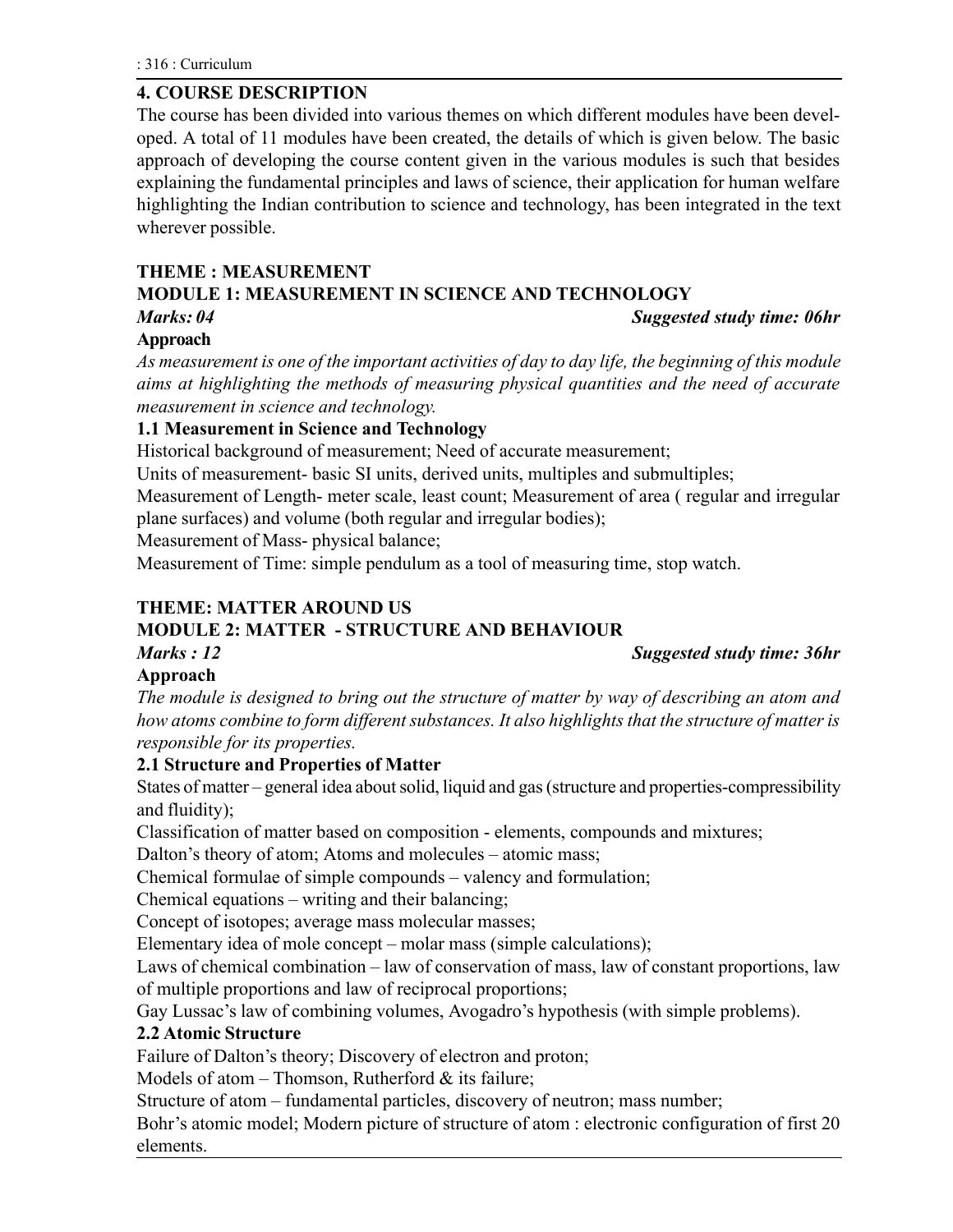### 2.3 Periodic Classification of Elements

Historical perspective of periodic classification (Dobereiner's triads, Newlands law of octaves, Mendeleeve's periodic table);

Modern periodic law and long form of periodic table;

Periodic properties – elementary idea of atomic radii, ionic radii, ionization energy, electron affinity, electronegativity, valency and metallic and non-metallic characteristics;

## 2.4 Chemical Bonding

Octet rule, types of chemical bonds;

Ionic bond- ion formation, properties of ionic compounds;

Covalent bonds- formation of covalent bonds, properties of covalent compounds, shapes of molecules  $(CH_4, O_2, H_2O, CO_2, N_2),$ 

Bond parameters like covalent radii bond length, bond energy, bond polarity – examples of polar and non polar molecules;

Metallic bond (electron -sea theory) and hydrogen bonding.

## 2.5 Chemical Arithmetic and Reactions

Chemical reactions - types of chemical reactions (combination, decomposition, displacement, oxidation and reduction);

Nature of reaction (slow and fast, reversible and irreversible, endothermic and exothermic); Chemical calculations and stoichiometry;

Acids, bases and salts; acid  $-\text{base equilibrium}$  in aquous system, pH scale, simple problems based on pH.

## THEME: ENERGY

## MODULE 3: MOTION AND FORCE

## Approach

This module is designed with the view that since motion is all pervasive, its description and cause would help to understand different phenomenon and effects of everyday life. The applications of the laws of motion in daily life will be highlighted with common examples.

## 3.1 Motion and Its Description

The concept of motion- definition and examples; Types of motion -translatory (rectilinear, circular), rotatory and oscillatory; Uniform and non-uniform motion (one dimension only);

Distance and displacement, speed, average speed, velocity, and acceleration;

Graphical representation of motion  $-$  distance- time and speed  $-$ time graphs;

Equations of motion and their derivation by graphical method;

Uniform circular motion (qualitative idea only).

## 3.2 Cause of Motion -Force

Force and motion; Newton's first law of motion and inertia;

Newton's second law of motion – force and acceleration; concept of momentum;

Newton's third law of motion – action and reaction;

Friction – factors affecting friction, sliding and rolling friction, examples of advantages and disadvantages of friction, control of friction (examples of reducing and increasing);

Force of gravitation- Gravitational law; Acceleration due to gravity, mass and weight;

Motion of an object under gravity in one dimension and free fall (weightlessness);

Thrust and pressure – Archimedes principle and its applications.

#### Marks : 05 Suggested study time: 15hr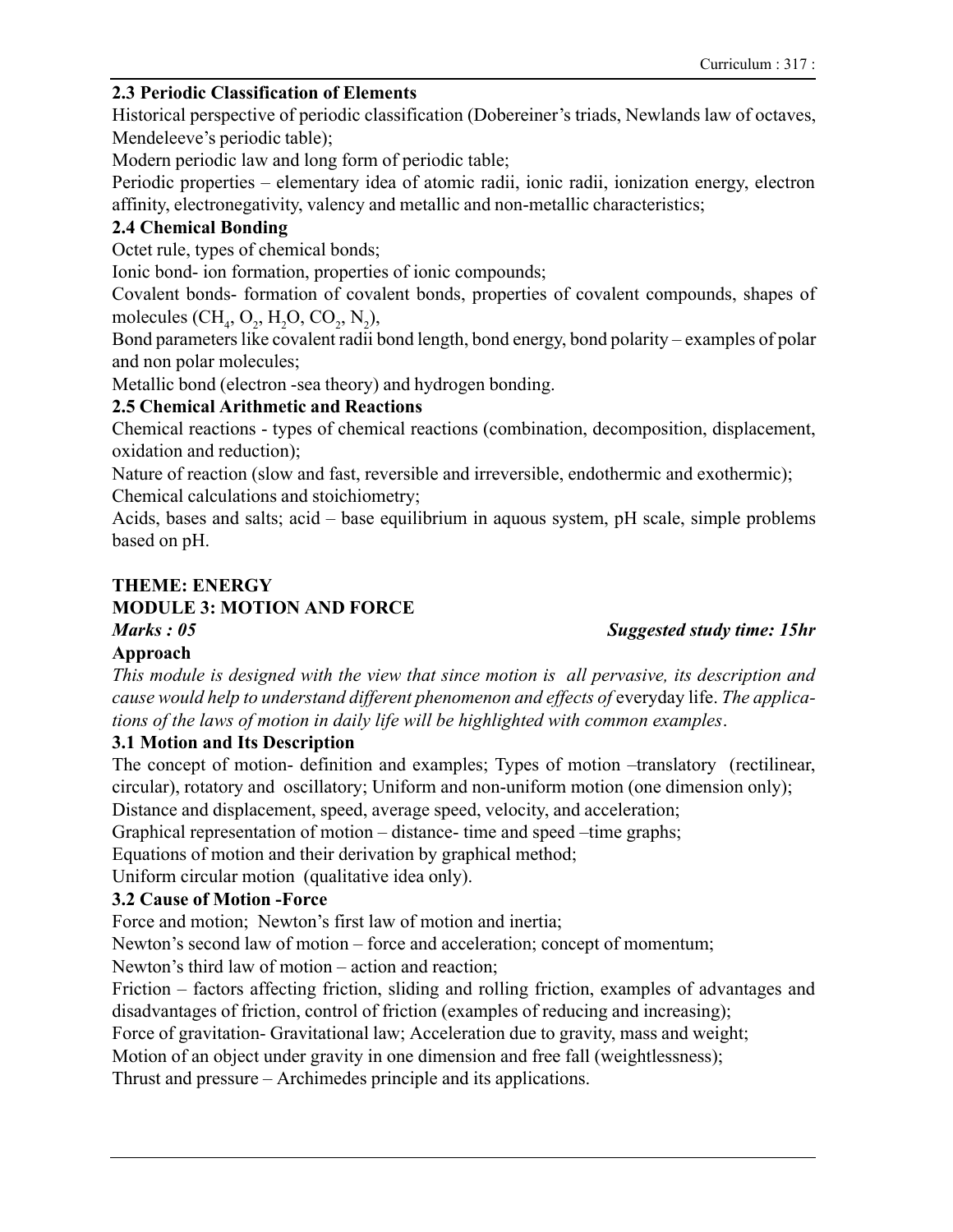## MODULE 4: ENERGY AROUND US

# Approach

The module intends to highlight the various types of energy, their sources and applications in our daily life. The means and ways of meeting the challenge of energy crisis have also been described in this module.

## 4.1 Work and Energy

Work done by a constant force; Relationship between work and energy, unit of energy;

Various types of energy - mechanical, thermal, light, sound, electrical, chemical and nuclear;

Mechanical energy – kinetic and potential energy; Power and its unit

Transformation and conservation of energy with examples;

Sources of energy – renewable (solar, wind, water, geothermal, tidal oceanic  $\&$  biomass) and non-renewable ( fossil fuels);

Energy crisis - methods and ways of saving energy;

Potential of energy resources in India and their use (an overview).

## 4.2 Thermal Energy

Thermal energy and temperature, Measurement of temperature: thermometer, clinical thermometer, temperature scales;

Thermal expansion of solids, liquids and gases;

Change of state and latent heat, method of mixtures for estimation of specific heat;

Effect of impurities and pressure on the melting point and boiling point of substances, working of pressure cooker.

## 4.3 Light Energy

Reflection of light, image formation by a plane and a spherical mirror, mirror formula (no derivation) Refraction of light, formation of image by a lens (qualitative only), lens formula (no derivation); Magnification of image and power of lens;

Dispersion of light through glass prism and spectrum of white light;

Optical instruments like simple microscope, compound microscope and astronomical telescope.

## 4.4 Electrical Energy

Nature of charges and force between electrical charges - Coulomb's law;

Electrostatic potential and Electric current,

Ohm's law, resistance in series and parallel;

Heating effect of electric current, dependence of heat produced on current, resistance & time; Commercial unit of electric energy and electric power;

Quantum of electric power generation and consumption in India.

## 4.5 Electrical Appliances

Magnetic effect of electric current-electric motor,

Electromagnetic induction (qualitative idea only)  $- AC$  generator;

How electricity reaches our homes and villages: techniques of wiring the circuits for domestic and industrial use;

Electrical appliances like electric iron, heater, lamp, electric bell, electric kettle and their working; Hazards of electricity and safety measures.

## 4.6 Chemical and Nuclear Energy

General idea of chemical and nuclear energy;

Fuels – fossil fuel, coal and petroleum, biomass, calorific value, Combustion- conditions necessary for combustion, fire extinguishers (soda acid); food as fuel; voltaic and dry cells;

Radioactivity, radioisotopes, energy from atomic fission and fusion. Uses of nuclear energy;

## Marks : 14 Suggested study time: 36hr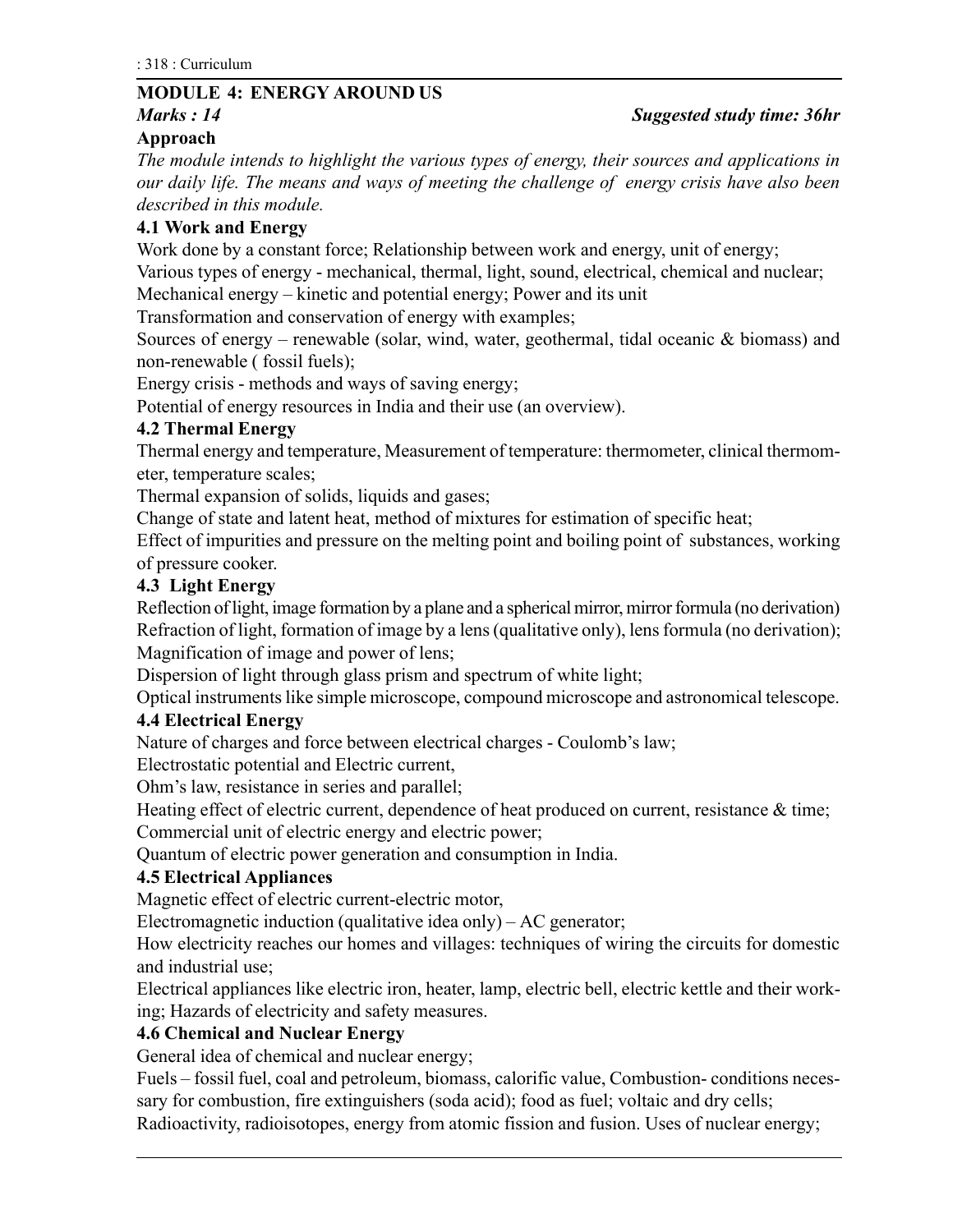Nuclear reactor-thermonuclear power plant;

Generation of electricity from nuclear sources in India, India as a nuclear power; Hazards of production of nuclear energy.

## THEME: THE UNIVERSE

## MODULE 5: THE UNIVERSE AND OUR EARTH

## Marks: 06 Suggested study time: 15hr

Approach

Besides describing the constituents of the universe, the module is designed to highlight the presence of the only living planet i.e. the earth in the vast universe. It also describes the conditions that helps existence of life on earth.

## 5.1 The Universe and Solar System

Constituents of the Universe  $-\theta$  galactic system, stars and constellations;

The solar system  $-$  sun, planets, satellites, their characteristics and movements;

Other heavenly bodies – asteroids, meteoroids and comets;

Formation of day & night, solar & lunar eclipses and seasons.

## 5.2 The Earth  $-$  A Living Planet

Special place of earth in the universe; Conditions for life on planet;

Differentiation of earth - origin and evolution of life on earth;

Life-Supporting systems (biosphere) : Lithosphere, Atmosphere, Hydrosphere;

Sun as the source of energy- circulation and utilization of this solar energy by living beings; Our duties to protect the earth.

## THEME: OUR ENVIRONMENT AND RESOURCES

## MODULE 6: THE ENVIRONMENT AND NATURAL RESOURCES

Marks : 08 Suggested study time: 24hr

## Approach

This module emphasizes the basic understanding of the environment in which living organisms survive. It also points out that the quality of human life should be improved without disturbing the natural system. This module will highlight the importance of natural resources like air, water, soil, minerals, metals, petroleum products etc. also.

## 6.1 Our Environment

Components of the environment: abiotic (air, water, light and soil), and biotic (micro organisms, plants, animals including human beings);

Habitat: major habitats (terrestrial, aquatic and aerial); adaptations in plants and animals to these habitats;

Causes and consequences of alteration in habitats, need of conservation of habitats;

Biosphere- the life zone, concept of ecology;

Ecosystem: its organization and functioning;

Energy flow in ecosystem : food chain and food web, trophic levels;

Balance of atmosphere; biogeochemical cycles of carbon and nitrogen.

## 6.2 Air and Water

Air and its composition; Importance of oxygen in daily life-respiration, photosynthesis, burning, rusting, formation of oxides;

Pressure of atmosphere and its measurement, variation of air pressure with height,

Atmosphere -evaporation, relative humidity, cloud formation, rain.

Water and its sources -an introduction; utility of water as a resource for domestic, industrial, agricultural use and energy generation;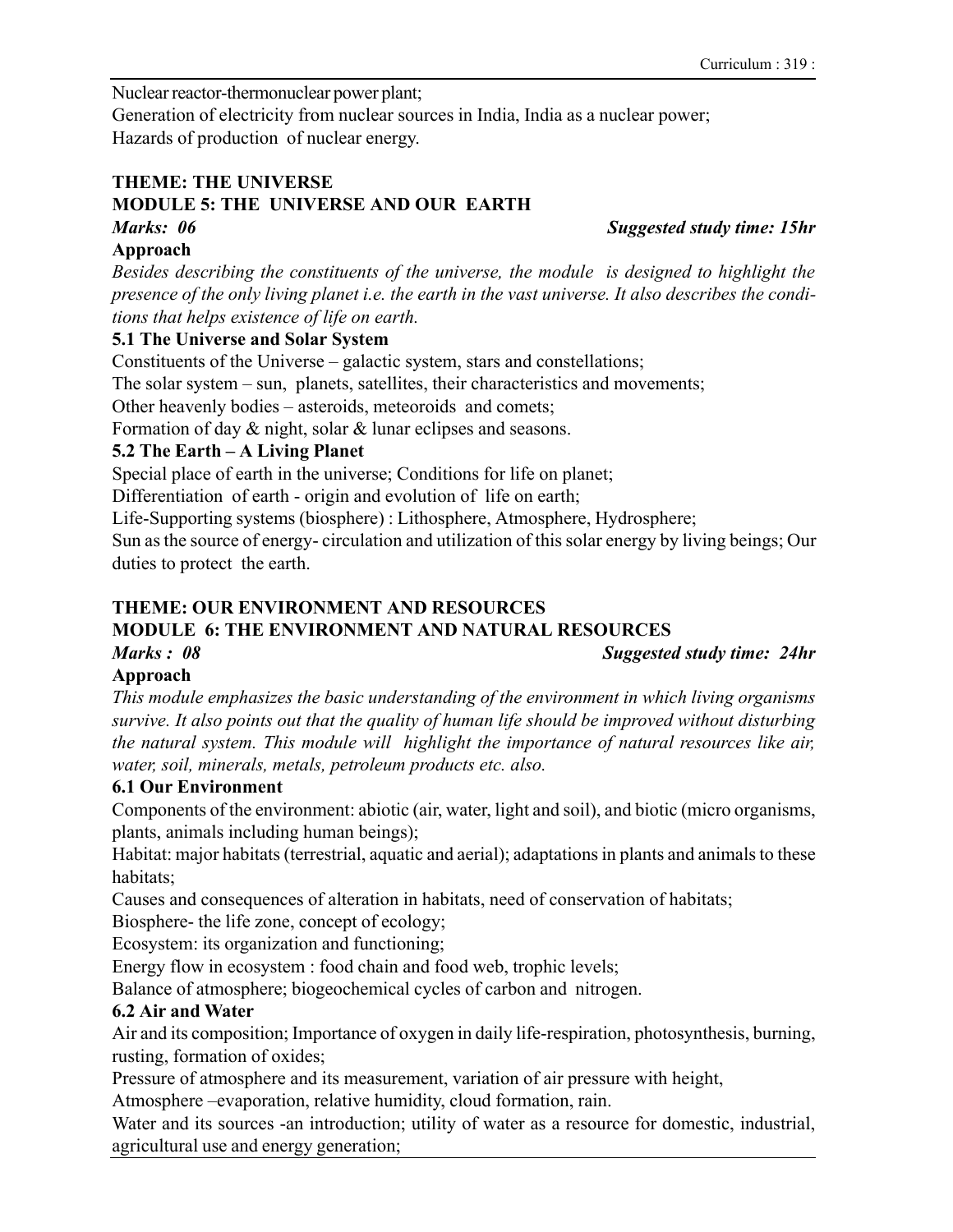: 320 : Curriculum

Simple methods for making water potable, conservation of water: judicious use, rain water harvesting; Properties of water-polar nature, universal solvent and lather formation (hard and soft water); Density of water and specific gravity;

## 6.3 Mineral Resources -Metals and Non-metals

Minerals and ores, metals and non-metals (in general); Mineral resources in India;

Extraction, purification and properties of metals – iron, aluminium and copper; corrosion of metals; Alloys of iron, aluminum and copper and their uses in daily life;

Non metals- importance and general properties;

Preparation, properties and uses of hydrogen, silicon and phosphorus;

Sulphur - occurrence, properties, its common compounds, allotropes of P and S, use of sulphuric acid.

## 6.4 Carbon and its Compounds

Carbon - its properties (catenation and tetra valency);

Allotropes and their properties- diamond, graphite, fullerene (elementary idea only);

Hydrocarbons and their classification; homologous series;

Functional groups (elementary idea), nomenclature;

Compounds of common use like acetic acid, formalin, alcohol and acetone;

## MODULE 7: MAN MADE RESOURCES AND ENVIRONMENTAL PROBLEMS

#### Marks : 05 Suggested study time: 15hr

## Approach

The module points out that the use of different types of human made material in our daily life is based on the structure and property of the material. This knowledge is the basis to show the application of different materials as human made resources. The harmful effects of their over exploitation and the need for their protection & conservation has also been emphasized in the module.

## 7.1 Materials in Our Daily Use

Distinction between natural and synthetic (man-made) materials;

Principle of preparation/manufacture (outline only), properties and uses of – washing soda, baking soda, bleaching powder and plaster of paris;

Manufacture and properties of materials like polymers, fibres – natural and synthetic, nylon, rubber, plastics;

Manufacture and properties of materials for housing like cement, glass;

Materials for household items like candles, inks; and soap and detergents; match boxes;

Materials used in medicine like anesthetics, antibiotics, analgesics and Antacids;

Harmful effects of man-made materials.

## 7.2 Environmental Problems

Environmental problems (both natural and human made) – their causes, global as well as local; Natural hazards (particularly in Indian context): types of natural hazards like flood, cyclonecauses and consequences;

Earthquakes: causes and effects, measurement of intensity and coping with earthquake; Volcanoes : effects. Forest fire- its cause and effect;

Impact of human population on environment, forests and wild life;

Pollution and its types; sources, consequences; biomagnification;

Biodegradable and non-biodegradable materials;

Prevention and control of air, water, soil and noise pollution; ozone layer depletion; Ecological balance.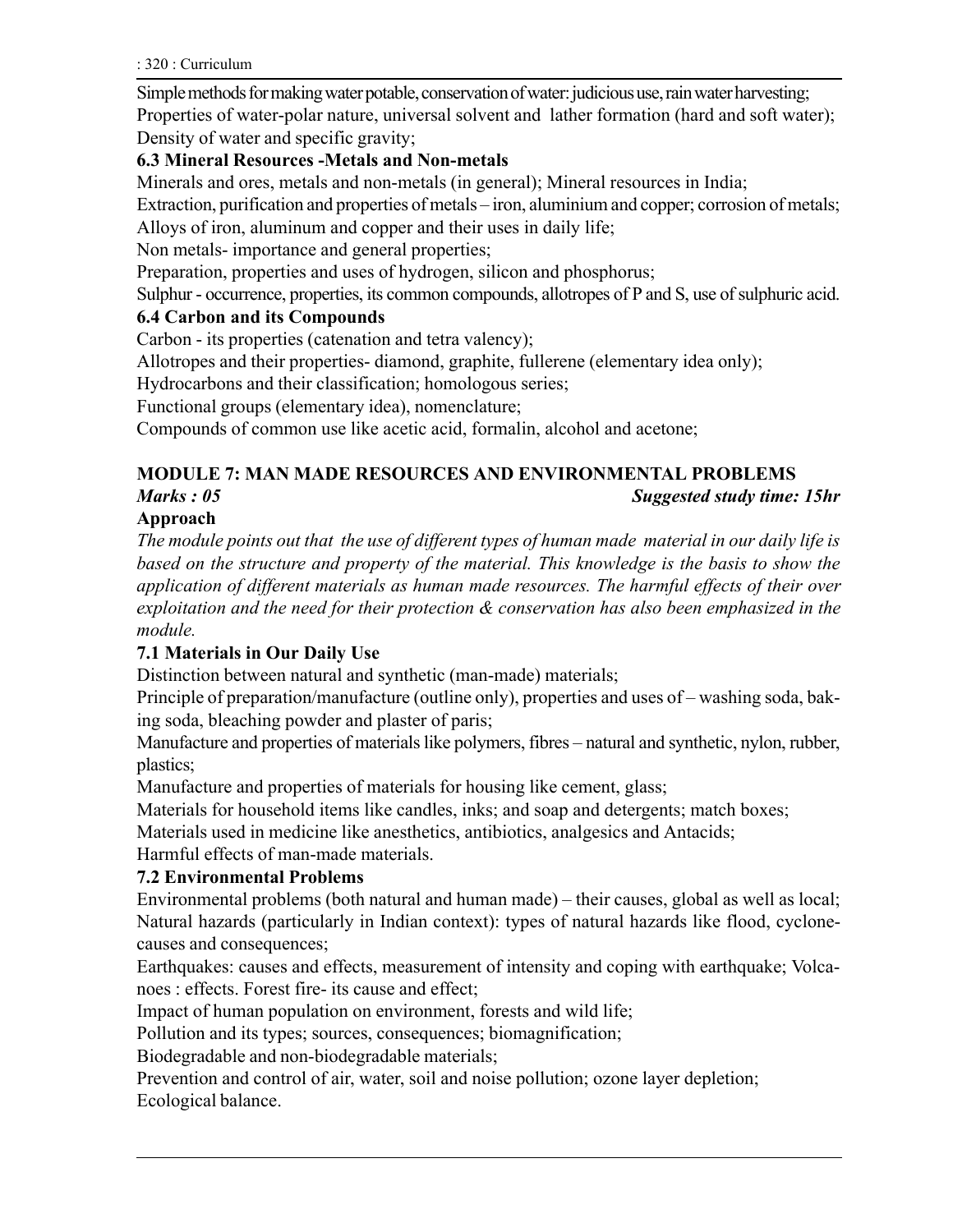## THEME: LIVING WORLD

## MODULE 8: LIFE PROCESSES

## Approach

The module is designed to highlight the unity and the diversity in the living world. It also endeavors to acquaint the learner with various life processes occurring in plants and animals.

## 8.1 Diversity in the Living World

Concept of diversity; need for classification of living beings;

Binomial nomenclature  $-\alpha$  general idea; five kingdom classification;

Classification of plants up to divisions, animalia up to phyla with vertebrates up to class (not more than five distinguishable basic characters and common familiar examples).

## 8.2 Building Blocks of Life - Cells, Tissues and Organs

Cell- the basic unit of structure and function of life;

Cell structure and functions; differences between animal and plant cells;

Cell division : mitosis (all the phases and significance), and meiosis(only significance with reference to sexual reproduction);

Different levels of organisation;

Tissues –different types in plants (protective and conducting) and animals (epithelial, connective, muscular and nervous);

## 8.3 Food and Nutrition

Modes of nutrition  $-\omega$  autotrophic, heterotrophic, saprotrophic, and parasitic;

Nutrition in plants: photosynthesis, raw materials, simple description of the process (mention light and dark reactions without chemical details); factors affecting photosynthesis;

Materials synthesized by plants to be used as food;

Nutrition in animals: Human alimentary canal and associated glands, salivary, liver and pancreas: process of digestion- concept of enzymes, digestive process in mouth, stomach and small intestine; Absorption and assimilation of digested food;

Concept of balanced diet; types of nutrients, their sources and functions in the body (Indian health situations); food adulteration and food adulterants;

Nutritional disorders (like marasmus, kwashiorkor, scurvy, rickets, beriberi, pellagra, xerophthalmia, anemia and goiter).

## 8.4 Transport of Materials in Plants and Animals

Transport in plants- diffusion, osmosis and active transport; xylem, phloem, ascent of sap and translocation of food;

Transport in animals- composition of blood, functions of blood;

Heart and it's working; blood vessels – arteries, veins, capillaries;

Blood groups (ABO and Rh) and transfusion;

Disorders of circulatory system -Leukaemia, haemophilia, hypertension, heart attack.

## 8.5 Respiratory Gaseous Exchange and Elimination of Body Wastes

Respiration in plants;

Respiration in human beings - organs involved in breathing;

Ventilation of lungs - inhaling, exhaling, breathing rate;

Gaseous exchange and cellular respiration;

Diseases of respiratory system – bronchitis and pneumonia;

A brief idea of excretion in plants;

Excretory organ  $-$  kidneys, its functions;

Osmoregulation and homeostasis;

Kidney failure, dialysis and kidney transplant (very elementary idea).

## Marks : 17 Suggested study time: 60hr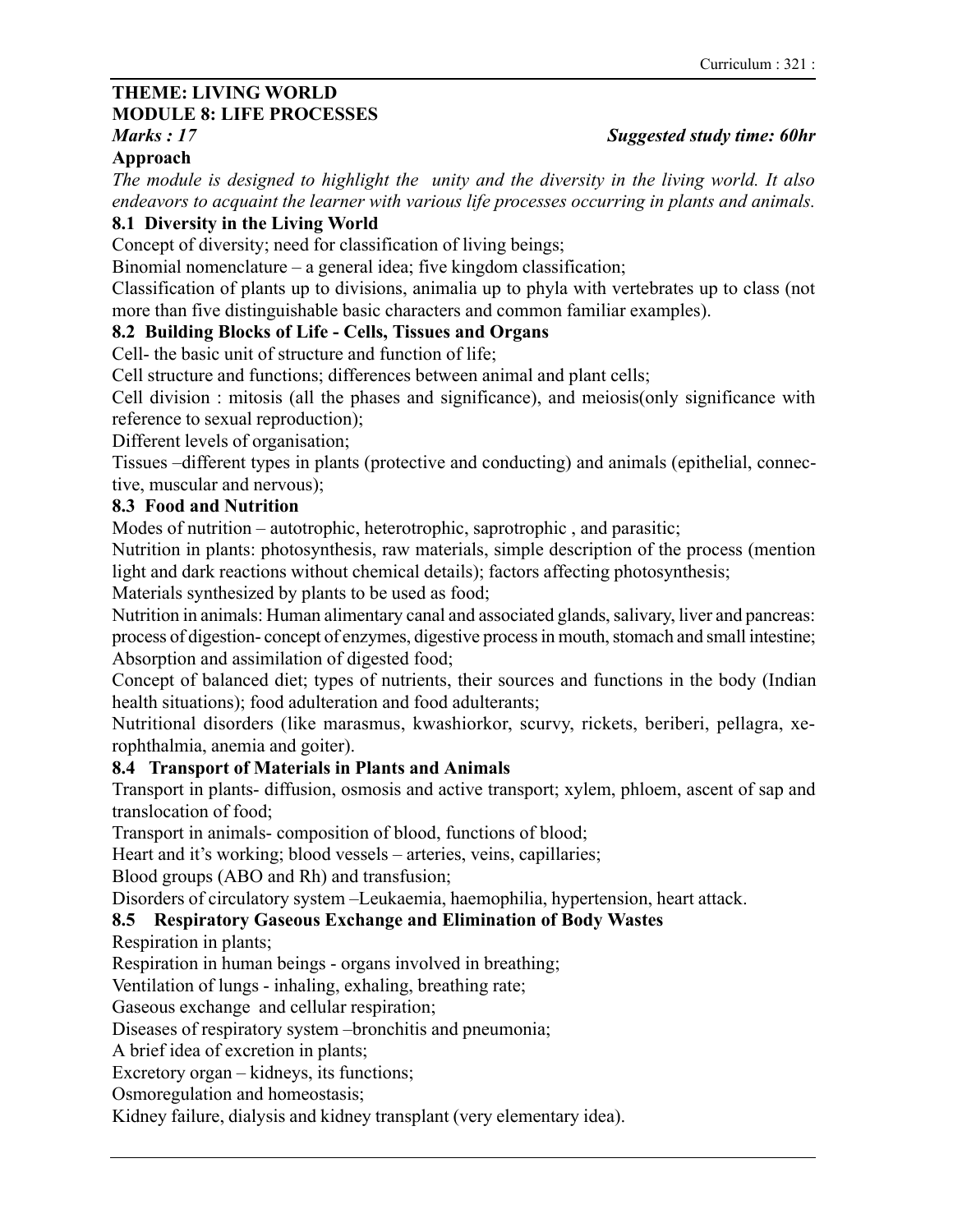#### 8.6 Control and Coordination- Nervous and Hormonal Systems

Nervous system – nerve cell, synapse, reflexes;

Structure and function of the brain and spinal cord;

Sense organs- skin, tongue, nose, eye and ear (their importance and function);

Eye- structure and working, vision, accommodation, defects of vision (Myopia, hypermetropia and astigmatism) and care of eye;

Hormone (endocrine) system – pituitary, thyroid and pancreas.

## 8.7 Reproduction and Population Control

Types of reproduction – asexual and sexual; Reproduction in plants-vegetative and sexual;

Human reproductive system – male and female; Production of gametes, ovulation. fertilization; Puberty, menstrual cycle and pregnancy;

Growth of population and consequences of rapid increase of population (Indian context); Birth control and its need;

Reproductive health and sexually transmitted diseases - syphilis, gonorrhoea, AIDS.

#### 8.8 From Parents to Children - Elements of Genetics

Chromosomes and genes, determination of sex; inheritance of blood groups (ABO, Rh), colour blindness, haemophilia and thalessaemia.

## MODULE 9: HEALTH, HYGIENE AND DISEASES

#### Marks : 04 Suggested study time: 09hr

## Approach

The module is aimed to impart knowledge regarding health, hygiene and disease and to create consciousness towards proper nutrition and health care of an individual and the community.

### 9.1 Health, Hygiene and Diseases

Concept of a healthy body; personal and community health;

Factors affecting health: proper nutrition, healthy habits and physical exercise etc;

Concept of hygiene; hygienic environment  $-$  a social responsibility;

Environmental sanitation and cleanliness; first aid;

Disease and types of diseases : communicable and non-communicable;

Classification of various kinds of communicable diseases- viral, bacterial, fungal, protozoan, helminthic; Causes, modes of transmission, symptoms and preventive measures of some common diseases like influenza, jaundice, tuberculosis, cholera, amoebic dysentery, malaria, hepatitis B; control of epidemics.

## MODULE 10 : ARGRICULTURAL PRACTICES AND ANIMAL HUSBANDRY

#### Marks : 04 Suggested study time: 09hr

## Approach

The module is designed to impart knowledge about various agricultural practices undertaken for improvement of crop production. It also brings out the need and importance of proper practice of storage and preservation of food grains .

## 10.1 Agricultural Practices and Animal Husbandry

Human dependence on plants and animals for food;

Preparing seed bed; sowing, care of seedling; transplanting;

Use of manures and fertilizers; use of plant growth regulators; irrigation;

Different agricultural practices: crop rotation, multiple cropping, harvesting;

Important varieties of fruits (mango) and seeds;

Protection of crops in fields and in storage;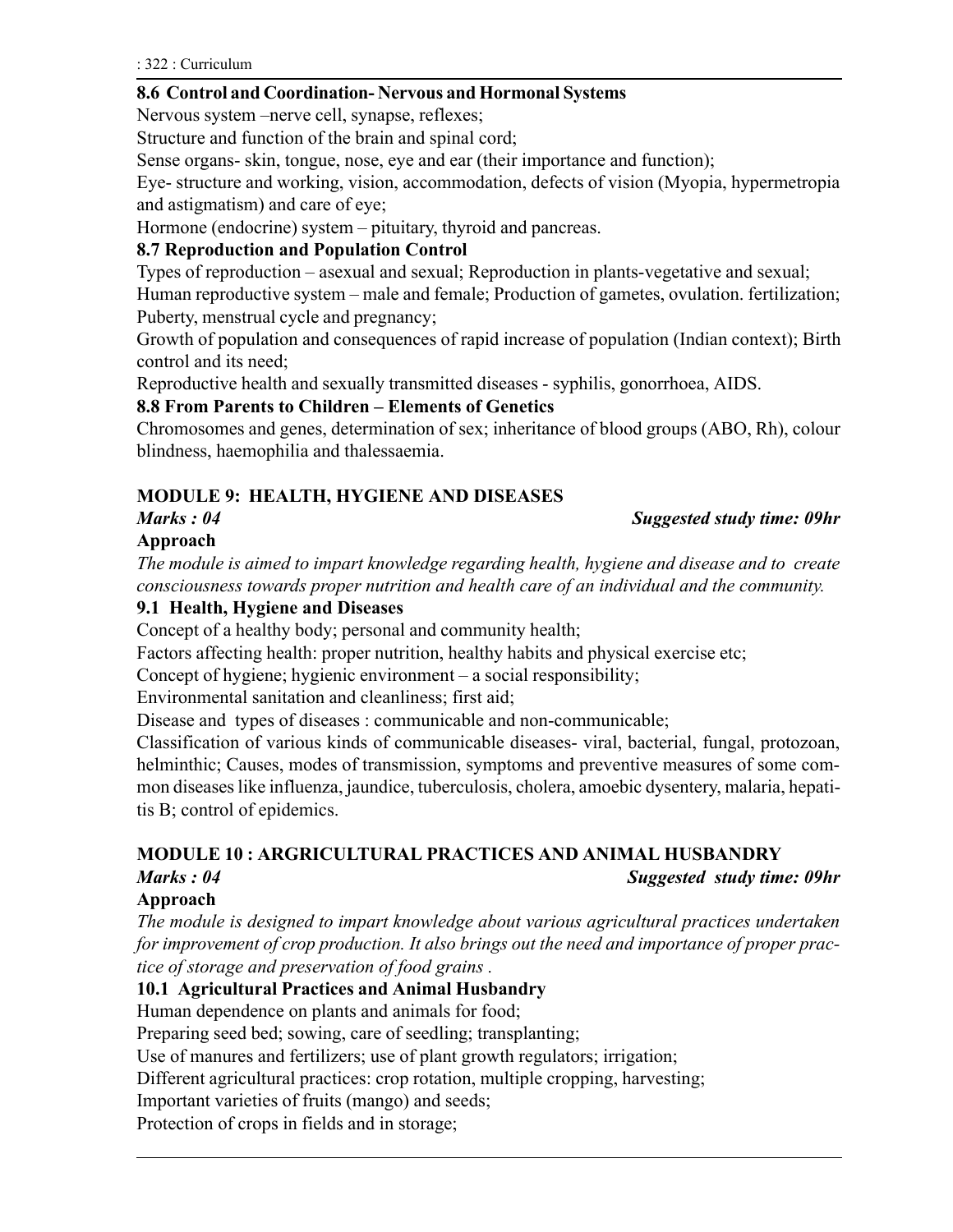Different methods of preservation of agricultural produce. Elements of animal husbandry  $-$  domesticated animals; Improved breeds - cattle and live stock (poultry and fish); Management of livestock – breeding, feeding, shelter and care of animals, Major diseases of domestic animals and their prevention (cattle and poultry).

#### THEME: TECHNOLOGICAL DEVELOPMENT MODULE 11: TECHNOLOGY AND COMMUNICATION

## Marks : 06 Suggested study time: 15hr

## Approach

Though, technological developments are taking place in every walk of our life, the space technology and communication technology have brought revolution in the field of space and communication respectively. The module points out the need for communication and how methods and media have developed for the purpose.

## 11.1 Space Exploration

Space Launching Vehicles – Elementary ideas;

Different types of artificial satellites and their applications in the field of communication, remote sensing and weather forecast etc;

Indian achievement in the field of space science.

## 11.2 Communication Technology

Communication - its need and importance; Process of communication;

Historical developments in the field of communication (in brief);

Nature and characteristics of waves,

Use of different types of waves for communication like sound waves and electromagnetic waves; Different types of communication systems - wireless system including radio and TV, Telecommunication, computer in communication and use of satellite in communication.

## List of Experiments

Perform any fifteen experiments in all, out of which at least three experiments should be from each section.

## (Section A)

- 1. To determine the area of a surface using a graph paper.
- 2. To measure potential difference across the terminals of two or more cells when they are connected in (i) series (ii) parallel.
- 3. To study the change in the size, nature and position of image with the change in the position of an object (candle placed) in front of a convex lens.
- 4. To determine the density of the material of a given solid using a spring balance and a measuring cylinder.
- 5. To find the average speed of an individual, as one walks or runs, to and fro between two points.
- 6. To measure temperature of hot water as it cools and to plot time temperature graph for it.
- 7. To study the change in current flowing through a resistance with potential difference across it.
- 8. To study the laws of reflection of light using a plane mirror strip.
- 9. To trace the path of a ray 8 light through a rectangular glass slab and find how does the angel of refraction.
- 10. To trace the path of ray of light through a glass prism and to measure the angle of deviation.